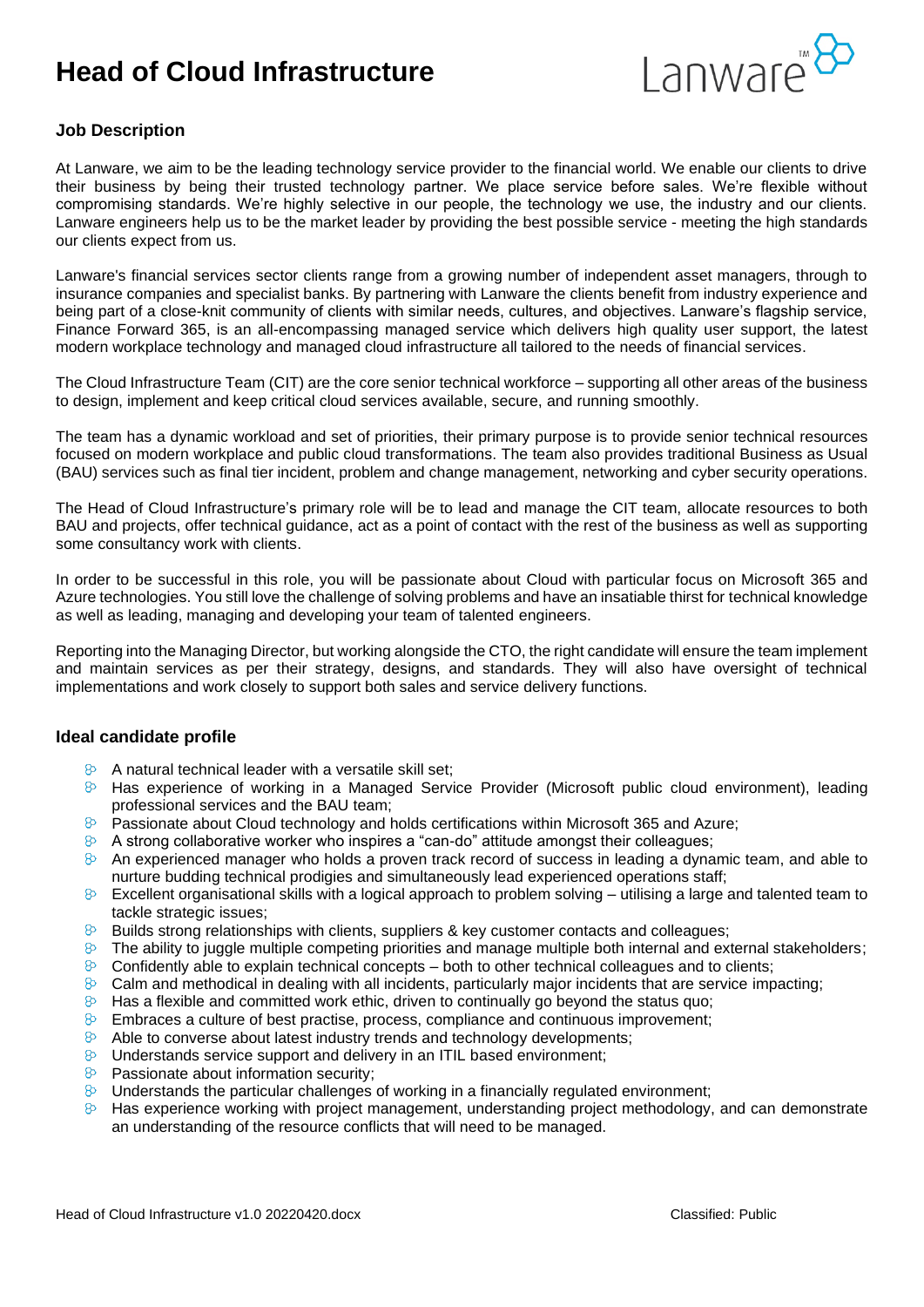## **Key responsibilities include**

- $\odot$  Management for all Cloud Infrastructure Team (CIT) members including objectives and performance management, overtime, and leave processes;
- To lead and set priorities for CIT teamwork load, and allocate resources to both BAU and projects;
- 8 Work closely with the CTO to set technical strategy and standards, and ensure they are adhered to; the review of designs, and the implementation of best practise;
- $\odot$  Maintaining skills overview of the Cloud Infrastructure Team, flagging risks and bottlenecks;
- $\triangleright$  Provide technical oversight and approval for all submitted changes;
- $\odot$  Continual input into the project lifecycle to ensure the technical approach is supportable and sustainable within the BAU provision;
- $\odot$  Leading project resourcing meetings for the CIT maintaining a strong relationship with the Project Management team;
- $\Diamond$  Acting as a Technical Sponsor for various strategic client projects:
- $\Diamond$  Ad hoc design and consultancy work with clients;
- Ownership of the BAU 'Problem Management' function;
- $\Diamond$  Managing a backlog of service improvement and risk reduction activities;
- $\otimes$  Supporting Service Delivery with escalated technical client issues and major incident management;
- **E** Work with the outsourced ISMS Manager for ISO 27001;
- $\Diamond$  Attend industry events to promote Lanware within the marketplace as and when required.

#### **Skills requirements**

#### Essential

- $\geq$  > 3 Years' management experience within a similar position;
- $\Diamond$  Exceptional communication skills, both verbal and written;
- **B** Exceptional team management skills:
- $\triangleright$  Leadership and organisational abilities:
- $\triangleright$  Strategic thinking;
- **B** Problem-solving aptitude;
- **8** Ability to delegate efficiently:
- $\triangleright$  Experience working with the following technologies:
	- **&** Windows 10/11 Operating System;
	- **B** Microsoft Windows Server 201x/202x Operating System;
	- **B** Linux Operating System;
	- **&** Microsoft Exchange Online;
	- **E** Microsoft Office 365, SharePoint & OneDrive:
	- 8 Microsoft Directory Services (AD, AAD, AADDS);
	- 8 Microsoft Windows Virtual Desktops (WVD);
	- **B** Enterprise Mobility Management Intune;
	- **&** Unified Communications via Microsoft Teams
	- **B** Microsoft Azure Cloud services (Security, Networks & Infrastructure);
	- **B** Microsoft technologies (Always On VPN & Direct Access);
	- 8 Azure Site Recovery;
- **B** Understanding and adherence to Cybersecurity Compliance Plans (CIS):

#### Desirable

- $\triangleright$  Experience working with the following technologies:
	- **B** Cisco & Meraki Wi-Fi, routing & security;
	- **E** VPN technologies (Azure VPN Gateway, Cisco VPN & Meraki VPN);
	- $\triangleright$  IP networking, VPN's, DNS, load balancing and firewalling;
	- **B** PowerShell programming language;
	- 8 VMware vSphere 6.x / 7.x